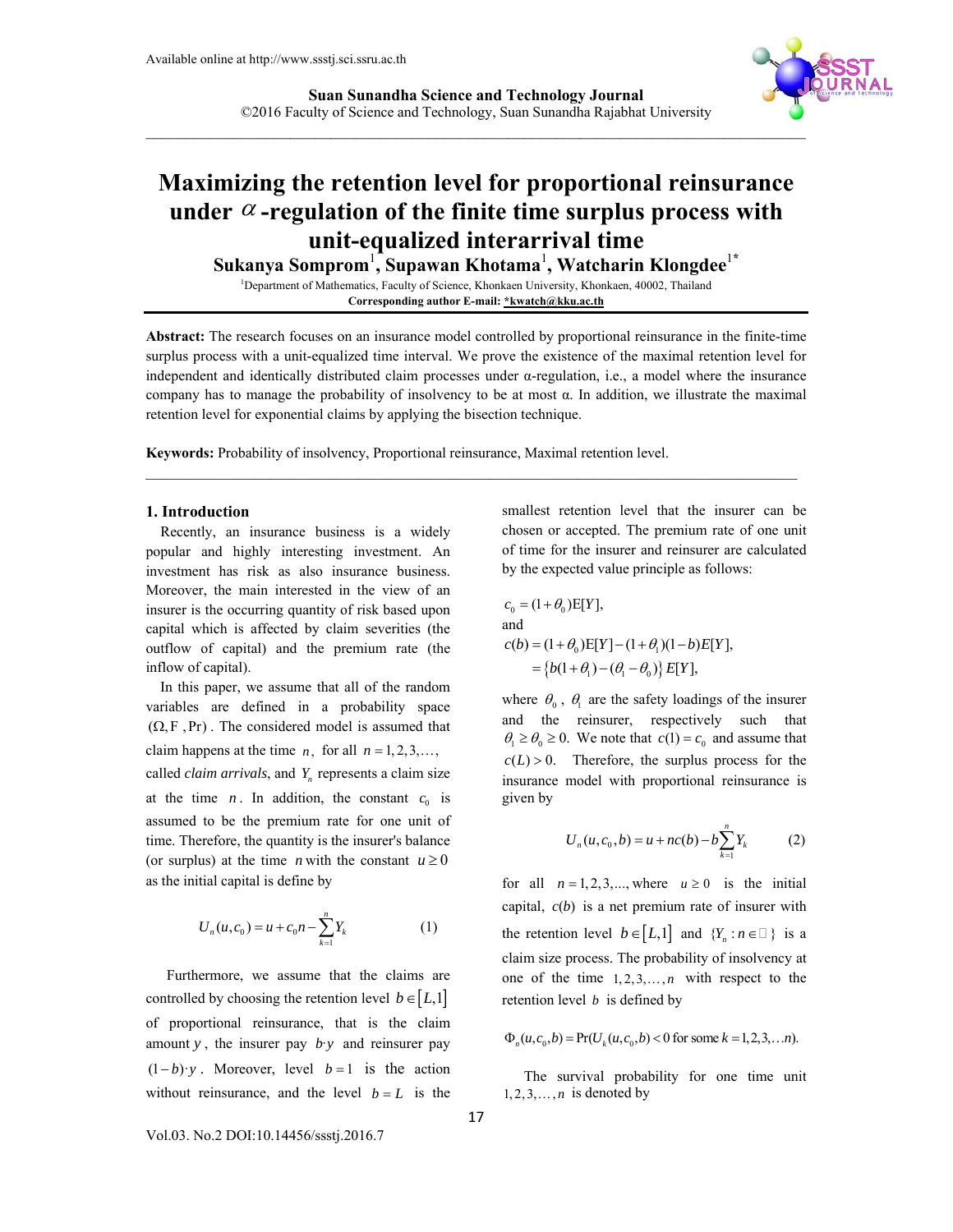#### **Suan Sunandha Science and Technology Journal**  ©2016 Faculty of Science and Technology, Suan Sunandha Rajabhat University

$$
\varphi_n(u, c_0, b) = 1 - \Phi_n(u, c_0, b) \tag{3}
$$

 Commonly, an application of the process (1) is used to describe the behavior of the surplus in the case of motor insurance, because traffic accidents are occurred every day. The process (1) is uncomplicated; so many researchers have studied the subject and the results. For example, Chan, W.S. and Zhang, (2006) considered a case of discrete time surplus process and proposed another approach to deriving recursive and explicit formulas for the ruin probabilities with exponential claim severity Y<sub>n</sub>. Sattayatham, et. al. (2013) generalized the recursive formula of the probability of insolvency, introduced the minimum initial problem, and controlled the probability of insolvency so that it was not greater than a given quantity. Klongdee, (2013) studied the model (2) in the case  $n = 1$  under the  $\alpha$ -regulation, introduced the maximum retention level for proportional reinsurance and gave an example of the existence of a maximal retention level by using exponential claims.

 In this research, we study the model (2) and propose the existence of a maximal retention level for proportional reinsurance in the finite-time surplus process with unit-equalized inter-arrival time, then we maximize it for exponential claims under  $\alpha$ -regulation. Moreover, we define the maximal retention level, denoted by

$$
\operatorname{MaR}_{\alpha}(\Lambda_n, u, c_0) = \max \{ b \in [L, 1] : \Phi_n(u, c_0, b) \le \alpha \}
$$
 (4)

#### **2. Results**

 In this section, we consider the finite time surplus process with an unit-equalized inter-arrival time in the equation (2), the claim process  ${Y_n : n \in \square }$  constitutes a sequence of nonnegative random variables which are assumed to be independent and identically distributed (i.i.d), i.e.,

 $Pr(Y_1 \le y) = Pr(Y_k \le y), k = 2, 3, 4, ...,$  and  $Y_i, Y_j$  are mutually independent where  $i \neq j$ .

 We define the total claim size process  $\{\Lambda_n : n \in \square\}$  by

$$
\Lambda_n := Y_1 + Y_2 + Y_3 + \cdots + Y_n,
$$

for all  $n \in \mathbb{Z}$ . The survival probability at the time *N* as mentioned in (3) can be expressed as follows

$$
\varphi_N(u, c_0, b) = \Pr\left(\Lambda_k \le \frac{u + kc(b)}{b}, k = 1, 2, 3, ..., N\right)
$$

$$
= \Pr\left(\bigcap_{k=1}^N (b\Lambda_k - u - kc(b) \le 0)\right)
$$

$$
= \mathbb{E}\left[\prod_{k=1}^N \mathbb{I}_{(b\Lambda_k - u - kc(b) \le 0)}\right],
$$

where  $I_A$  is an indicator in set *A*.

**Lemma 2.1** Let *N* be a positive integer,  $b \in [L,1]$ and  $c_0$  be a non-negative real number .If  ${Y_n : n \in \square }$  is an i.i.d claim size process, then  $\varphi_N(u, c_0, b)$  is left continuous in *b*. In addition,  $\Phi_n(u, c_0, b)$  is also left continuous in *b*.

**Proof** Sine  $I_{\{\omega : b \Lambda_n(\omega) - u - nc(b) \le 0\}} = I_{(-\infty,0]}(b \Lambda_n - u - nc(b)),$  $n = 1, 2, 3, \ldots, N$ ,  $(u, c_0, b) = E \left[ \prod_{n=1}^{N} I_{(-\infty, 0]} \left( b \Lambda_n - u - nc(b) \right) \right].$  $\varphi_N(u, c_0, b) = \mathbb{E} \left[ \prod_{n=1}^N I_{(-\infty, 0]} \big( b \Lambda_n - u - nc(b) \big) \right]$ 

By the monotone convergence theorem, we have

$$
\lim_{\delta \to b^{-}} \varphi_{N}(u, c_{0}, \delta) = \lim_{\delta \to b^{-}} E \left[ \prod_{n=1}^{N} I_{(-\infty, 0]} \left( \delta \Lambda_{n} - u - nc(\delta) \right) \right]
$$

$$
= \lim_{\delta \to b^{-}} E \left[ \prod_{n=1}^{N} I_{(-\infty, 0]} \left( \Lambda_{n} - \frac{u - nc(\delta)}{\delta} \right) \right]
$$

$$
= E \left[ \lim_{\delta \to b^{-}} \prod_{n=1}^{N} I_{(-\infty, 0]} \left( \Lambda_{n} - \frac{u - nc(\delta)}{\delta} \right) \right]
$$

Sine  $I_{(-\infty,0]}$   $\bigg(\Lambda_n - \frac{u - nc(\delta)}{s}\bigg)$  $I_{(-\infty,0]}$  $\left(\Lambda_n - \frac{u - nc(\delta)}{\delta}\right)$  is left continuous on  $\delta$ ,  $n = 1, 2, 3, ..., N$ , so that

$$
\lim_{\delta \to b^{-}} \varphi_{N}(u, c_{0}, \delta) = \mathbb{E} \bigg[ \prod_{n=1}^{N} \lim_{\delta \to b^{-}} I_{(-\infty, 0)} \bigg( \Lambda_{n} - \frac{u - nc(\delta)}{\delta} \bigg) \bigg]
$$
\n
$$
= \mathbb{E} \bigg[ \prod_{n=1}^{N} I_{(-\infty, 0)} \bigg( \Lambda_{n} - \frac{u - nc(b)}{b} \bigg) \bigg]
$$
\n
$$
= \mathbb{E} \bigg[ \prod_{n=1}^{N} I_{(-\infty, 0)} \bigg( b\Lambda_{n} - u - nc(b) \bigg) \bigg]
$$
\n
$$
= \varphi_{N}(u, c_{0}, b).
$$

Therefore,  $\varphi_N(u, c_0, b)$  is left continuous in *b*. Moreover, we can conclude that  $\Phi_{N}(u) = 1 - \varphi(u)$ is also left continuous.

Vol.03. No.2 DOI:10.14456/ssstj.2016.7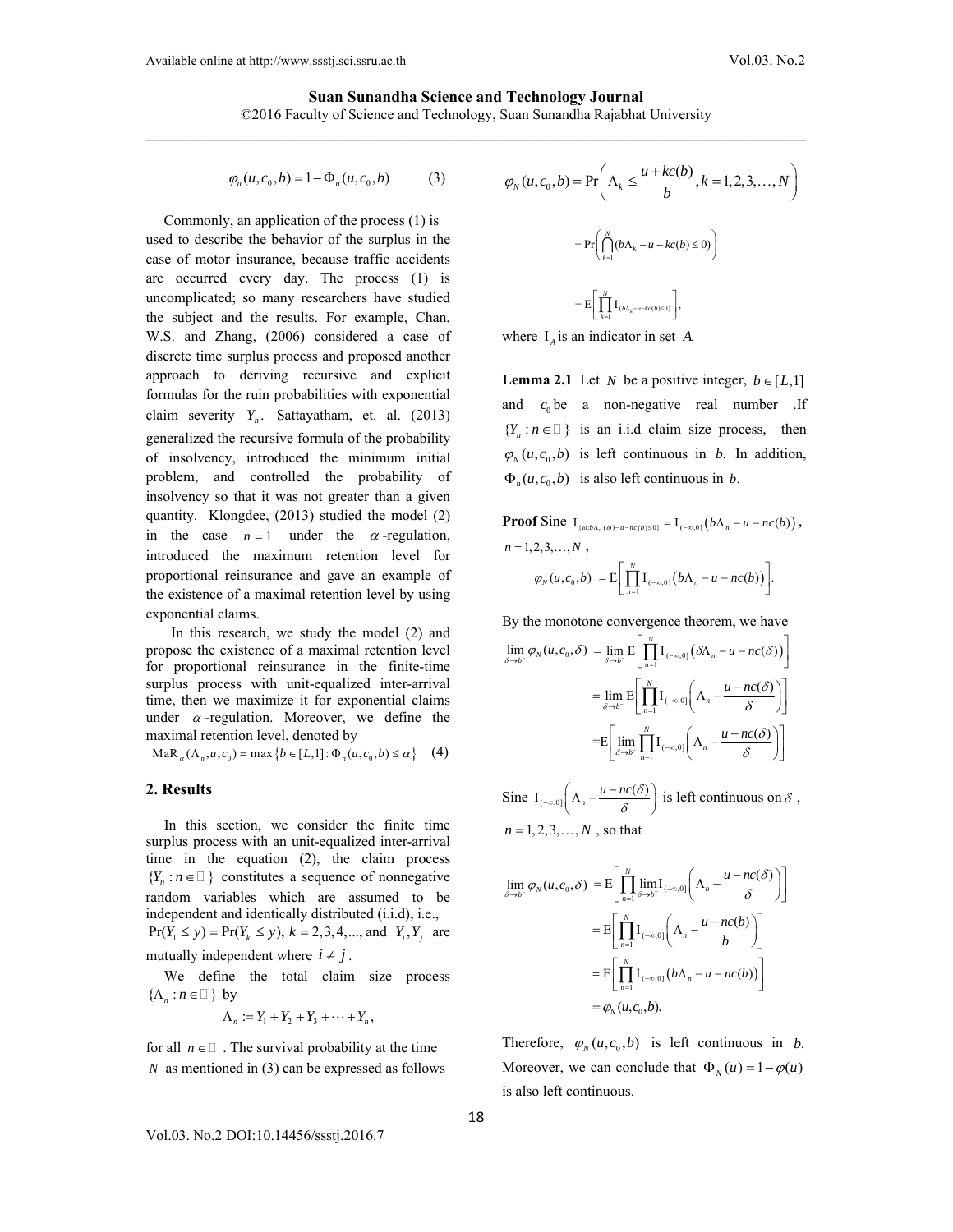## **Suan Sunandha Science and Technology Journal**

©2016 Faculty of Science and Technology, Suan Sunandha Rajabhat University

**Lemma 2.2** Let  $a, b$  and  $\alpha$  be real numbers such that  $a \leq b$ . If f is increasing and left continuous

on  $|a,b|$  and  $\alpha \in [f(a), f(b)]$ , then there exists  $d \in [a,b]$  such that

$$
d = \max\{x \in [a,b] : f(x) \le \alpha\}.
$$

**Proof** The proof is similarly to Lemma 2.1 in Sattayatham, et.al. (2013).

 The maximum retention level for proportional reinsurance is defined by (4) and the proof of  $\text{MaR}_{\alpha}(\Lambda_n, u, c_0)$  was then done using the following Theorem 2.1.

**Theorem 2.1** Let *N* be a positive integer and  $c_0$ be a non-negative real number. If  $\Phi_n(u, c_0, b)$  is increasing in *b* and  $\alpha \in [\Phi_{N}(u, c_{0}, L), \Phi_{N}(u, c_{0}, 1)],$ then there exists  $b^* \in [L,1]$  such that

 $b^* = \text{MaR}_{\alpha}(\Lambda_{\alpha}, u, c_0).$ 

**Proof** We consider quantity  $\Phi_n(u, c_0, 1)$  in the following cases:

Case  $1 \Phi_n(u, c_0, 1) \leq \alpha$ , MaR<sub> $\alpha$ </sub>( $\Lambda_n, u, c_0$ ) = 1.

Case 2.  $\Phi_n(u, c_0, 1) > \alpha$ . By Lemma 2.1, we have  $\Phi_{n}(u, c_{0}, b)$  is left continuous. Using Lemma 2.2, there exists  $b^* \in [L,1]$  such that

$$
b^* = \max \{b \in [L,1]: \Phi_N(u, c_0, b) \le \alpha\}.
$$

This is,  $b^* = \text{MaR}_{\alpha}(\Lambda_n, u, c_0)$ .

**Lemma 2.3** Supawan, (2015)**,** let *n* be positive integer and  ${Y_n : n \in \square}$  be an i.i.d exponential claim process. If

 $u \geq \max\{n(\theta_1 - \theta_0)E[Y_1], 0\},\$ 

then  $\Phi_n(u, c_0, b)$  is an increasing function in  $b \in (0,1].$ 

From the results of Theorem 2.1 and Lemma 2.3, Theorem 2.3 follows:

**Theorem 2.3** Let *N* be a positive integer and  $c_0$ be a non-negative real number. If  $\Phi_n(u, c_0, L) \le \alpha$ and  $u \ge \max\{n(\theta_1 - \theta_0)\mathbf{E}[Y_1], 0\}$ , then

 $\text{MaR}_{\alpha}(\Lambda_n, u, c_0) = \max \{b \in [L, 1] : \Phi_n(u, c_0, b) \leq \alpha\}$ exists.

**Proof** If  $\Phi_n(u, c_0, 1) \leq \alpha$ , we have  $\text{MaR}_{\alpha}(\Lambda_n, u, c_0) = 1$ . On the other hand, if

 $\Phi_{n}(u, c_{0}, 1) > \alpha$ , we have

 $\alpha \in [\Phi_n(u, c_0, L), \Phi_n(u, c_0, 1)]$ . By Theorem 2.1 and Lemma 2.3, we have

 $\Phi_n(u, c_0, K) = \lim_{b \to K^-} \Phi_n(u, c_0, b) \leq \alpha,$ where  $K = \sup \{ b \in [L,1] : \Phi_n(u, c_0, b) \le \alpha \}.$  It follows that  $K = \text{MaR}_{\alpha}(\Lambda_{\alpha}, u, c_{0})$ .

#### **3. Numerical example**

 In this section, we compute the maximal retention level,  $\text{MaR}_{a}(\Lambda_n, u, c_0)$ , by applying the bisection technique for the decreasing and left continuous function as mentioned in next theorem which can be proved similarly to Theorem 2.8 in Sattayatham, (2013).

**Theorem 3.1** Let *N* be a positive integer,  $\alpha \in (0,1)$ and  $L \le a_0 < b_0 \le 1$ . Let  $\{a_n : n \in \Box\}$  and  $\{b_n : n \in \Box\}$ be a real sequence such that for each  $n \in \mathbb{Z}$ ,

$$
a_n = a_{n-1} \text{ and } b_n = \frac{b_{n-1} + a_{n-1}}{2}, \text{ if } \Phi_N(u, c_0, \frac{a_{n-1} + b_{n-1}}{2}) > \alpha
$$
  

$$
b_n = b_{n-1} \text{ and } a_n = \frac{a_{n-1} + b_{n-1}}{2}, \text{ if } \Phi_N(u, c_0, \frac{a_{n-1} + b_{n-1}}{2}) \le \alpha.
$$
  
If  $\alpha \in [\Phi_N(u, c_0, a), \Phi_N(u, c_0, b)], \text{ then}$ 

 $\lim_{n\to\infty} a_n = \max\left\{a \in [L,1]: \Phi_n(u, c_0, a) \leq \alpha\right\}$  and

$$
0 \le b_n - \mathrm{MaR}_{\alpha}(\Lambda_n, u) \le \frac{b_0 - a_0}{2^n}.
$$

 Next, we give an example to illustrate applications of the maximal retention level for exponential claims under  $\alpha$ -regulation i.e., a model where the insurance company has to manage the probability of insolvency to be at most  $\alpha$ . We assume that  $\{Y_n : n \in \square\}$  is an i.i.d exponential claim size process such that  $Y_1$  has an exponential with intensity  $\lambda > 0$ , i.e.,  $E[Y_1] = \frac{1}{\lambda}$ . Thus, the recursive formula of probability of insolvency of the discrete time surplus process with a retention level *b* of proportional reinsurance is the form

$$
\Phi_*(u,c_0,b) = \Phi_{_{n-1}}(u,c(b),b) + \frac{[\frac{\lambda}{b}(u+nc(b))]^{^{n+1}}}{(n-1)!}e^{\frac{\lambda}{b}(u+nc(b))}\frac{u+c(b)}{u+nc(b)} \quad \text{(5)}
$$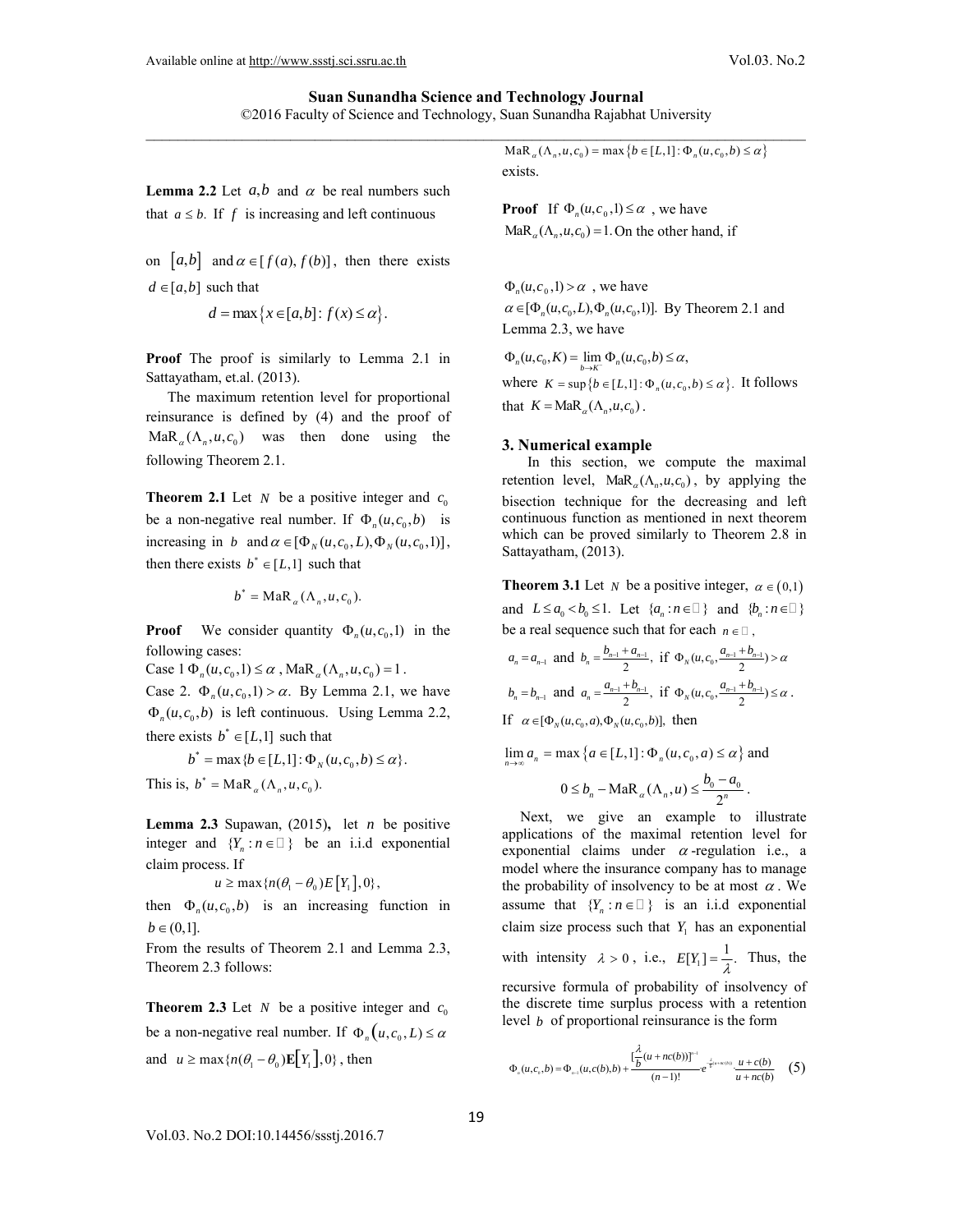## **Suan Sunandha Science and Technology Journal**  ©2016 Faculty of Science and Technology, Suan Sunandha Rajabhat University

for all  $n = 1, 2, 3, ...$  (Supawan, et al., 2015).

 We estimate the numerical illustrations of the main results and approximate the maximal retention level MaR<sub>a</sub> $(\Lambda_n, u, c_0)$  in the finite-time surplus process with unit-equalized inter-arrival time (2) by using the Theorem 3.1 in the case of  ${Y_n : n \ge 1}$  a sequence of i.i.d. exponential distribution with the intensity  $\lambda = 1$ . We choose parameter combinations  $\theta = \theta_0 = \theta_1 = 0.1$  in which  $c(b) = b(1.1)E[Y]$  and  $\theta = \theta_0 = \theta_1 = 0.2$  in which  $c(b) = b(1.2)E[Y]$  and setting  $u = 2, 4$  by using  $\alpha = 0.05$  and  $\alpha = 0.01$  respectively. As a result, we get the table of the maximal retention level *b* as below:

**Table 1**. Maximal retention levels MaR<sub>*a*</sub>  $(\Lambda_n, u, c_0)$ in the finite-time surplus process with unitequalized inter-arrival times with exponential claim  $(\lambda = 1).$ 

|      | $u = 2$ and $\alpha = 0.05$ |                | $u = 4$ and $\alpha = 0.01$ |                |
|------|-----------------------------|----------------|-----------------------------|----------------|
| N    | $\theta = 0.1$              | $\theta = 0.2$ | $\theta = 0.1$              | $\theta = 0.2$ |
| 5    | 0.899835                    | 1.000000       | 0.819065                    | 0.893983       |
| 10   | 0.764282                    | 0.946663       | 0.716041                    | 0.800137       |
| 20   | 0.698472                    | 0.882411       | 0.645468                    | 0.745491       |
| 30   | 0.678359                    | 0.866225       | 0.617395                    | 0.727946       |
| 40   | 0.669302                    | 0.860026       | 0.602708                    | 0.720351       |
| 50   | 0.664413                    | 0.857143       | 0.593949                    | 0.716547       |
| 60   | 0.661471                    | 0.855640       | 0.588291                    | 0.714460       |
| 100  | 0.656667                    | 0.853776       | 0.578148                    | 0.711719       |
| 200  | 0.654469                    | 0.853361       | 0.572905                    | 0.711063       |
| 300  | 0.654120                    | 0.853345       | 0.572002                    | 0.711035       |
| 400  | 0.654028                    | 0.853344       | 0.571756                    | 0.711033       |
| 500  | 0.653997                    | 0.853344       | 0.571674                    | 0.711033       |
| 1000 | 0.653978                    | 0.853343       | 0.571620                    | 0.711033       |

 Table 1 shows the approximation of the maximal retention level MaR<sub>a</sub> $(\Lambda_a, u, c_0)$  with *b* as mentioned in Theorem 3.1, choosing  $a_0 = 0$  and  $b_0 = 20$ , and  $\Phi_n(u, c_0, b)$  computed by applying the bisection technique and using equation (5). The numerical results in Table 1 show maximal retention level  $b = 0.899835$  for  $u = 2$ ,  $\alpha = 0.05$ ,  $N = 5$  and  $\theta = 0.1$  etc.

 Figure 1 we run numerical experiments to compare the retention level *b* and probability of insolvency for the finite-time surplus process with unit-equalized inter-arrival times. Here, we choose parameter combinations  $u = \{1, 2, 3, ..., 6\}$ ,  $N = 100$ ,  $\alpha = 0.01$ ,  $\alpha = 0.05$  and  $\theta = 0.2$ . The numerical

results in Figure 1 show that the intersection of various values of  $\alpha$  and  $u$  are the maximal retention level *b* .



**Figure 1.** The relationship between proportional reinsurance *b* and  $\Phi_n(u, c_0, b)$  with exponential claim ( $\lambda = 1$ ).

#### **4. Conclusions**

 In this paper, we consider a reinsurance problem for an insurer under the surplus process for a reinsurance model (4) in which we focus on the proportional reinsurance. We give the claim process  $\{Y : n \geq 1\}$  which constitutes a sequence of nonnegative random variables which are assumed to be independent and identically distributed (i.i.d). The main result of the paper is the argument for the existence of the maximal retention level for independent and identically distributed claim processes under  $\alpha$ -regulation, i.e., a model where the insurance company has to manage the probability of insolvency to be at most  $\alpha$ . Finally, numerical examples of the maximal retention level,  $\text{MaR}_a(\Lambda_n, u, c_0)$ , for exponential claims by applying the bisection technique to support the main result. In future works, we will study the maximal retention level,  $\text{MaR}_{\alpha}(\Lambda_n, u, c_0)$ , for this excess-of-loss reinsurance and alternate case.

### **References**

- Chan, W. S., & Zhang, L. (2006). Direct derivation of finite-time ruin probabilities in the discrete risk model with exponential or geometric claims. *North American Actuarial Journal*, *10* (4), 269-279.
- Klongdee, W. (2013). On the existence of maximal retention level for proportional reinsurance under  $\alpha$ -regulation. Far East Journal of *Mathematical Sciences (FJMS)*, *Special (2013)*, 333-338.